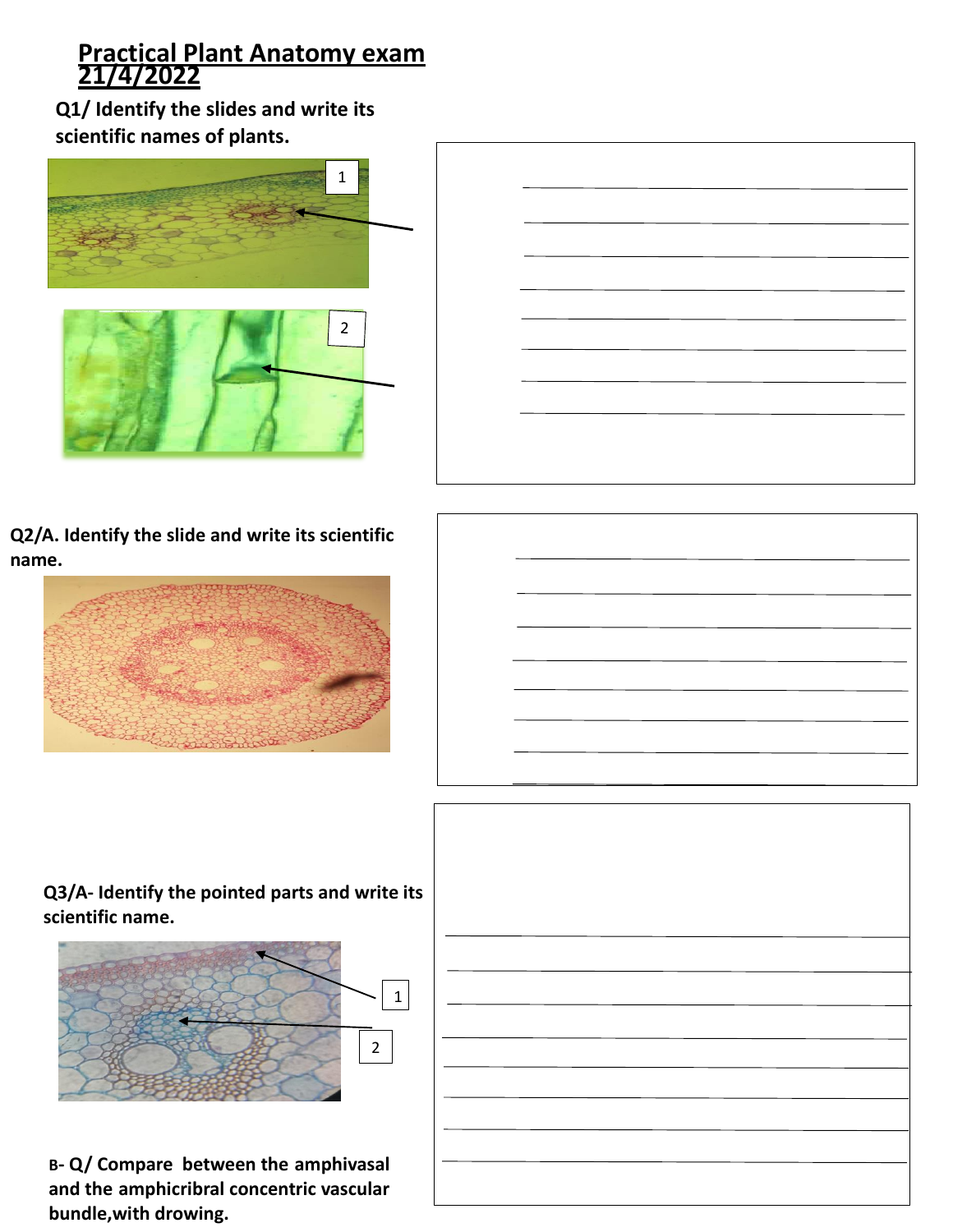**Q4/A- Identify the pointed part and write its scientific name.**



**B /only count the external Secretary Structures.**

**Q5/A- Identify the pointed part and write its scientific name.**



**B- Define the tapetum tissue.**

**Q6/compare between monocot & dicot seed anatomy with drowing.**

**Q7/A- Identify the slide and write its scientific name.**



B- write the names of other types from this tissue.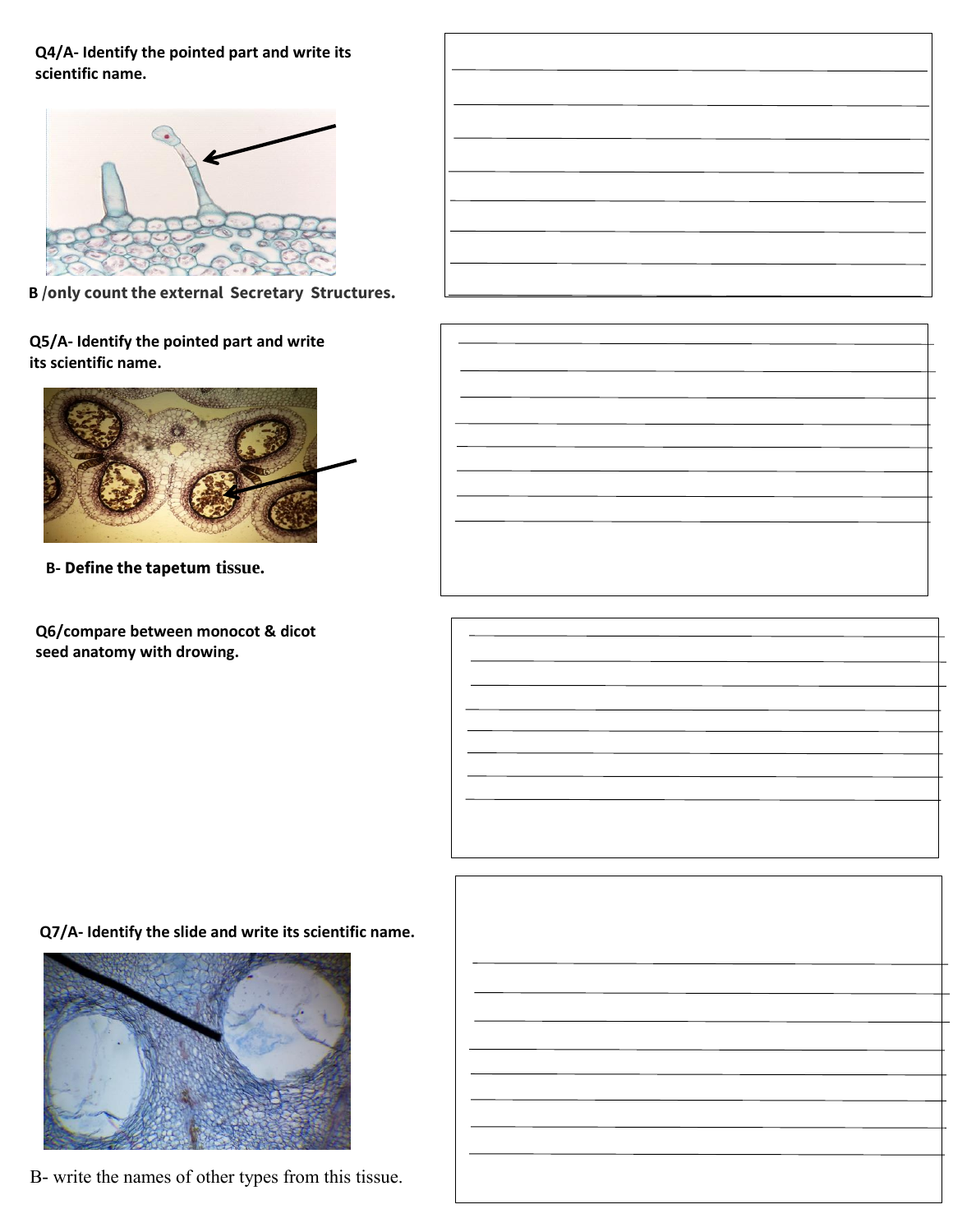**Q8/A- Identify the pointed part and write its scientific name.**



5.motor cells

## **Q9/A- Identify the slide and write its scientific name**



**B/draw atypical fruit with labelling.**